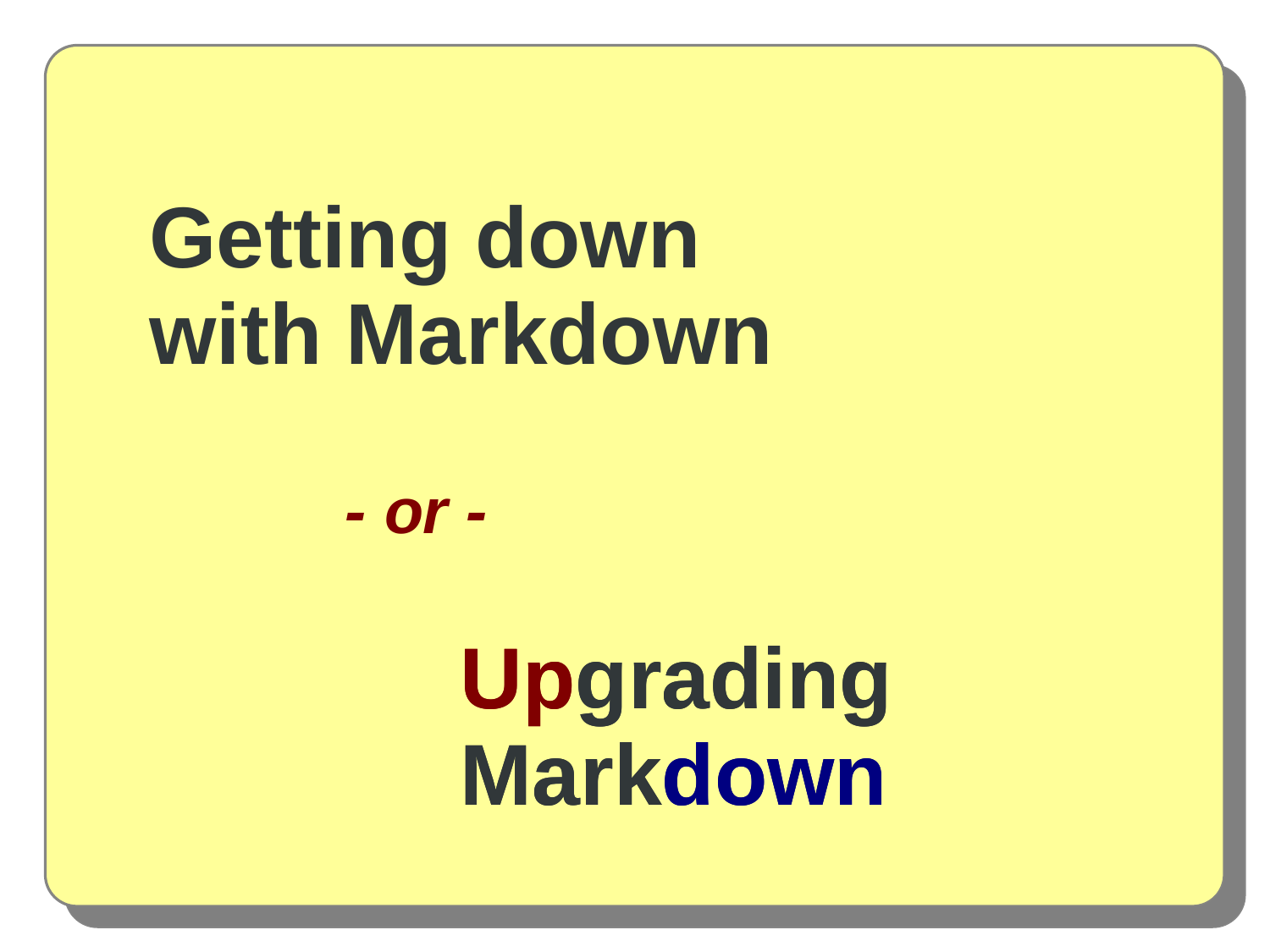## Using Markdown

import markdown import markdown

Input is unicode. Output is unicode. Encoding is your problem. Default encoding is UTF-8

```
\ddot{\phi}…
```

```
md = markdown.Markdown( )
md = markdown.Markdown( )
md.convertFile( input=rfile, output=wfile )
md.convertFile( input=rfile, output=wfile )
```
You can specify the type of the generated output using You can specify the type of the generated output using the :output\_format" parameter: the :output\_format" parameter:

● **xhtml1**, **xhtml5**, **xhtml** (equavalent to **xhtml1**) ● **xhtml1**, **xhtml5**, **xhtml** (equavalent to **xhtml1**)

● **html4**, **html5**, **html** (equivalent to **html4**) ● **html4**, **html5**, **html** (equivalent to **html4**) The defaults may change, so specify an exact version. The defaults may change, so specify an exact version.

md = markdown.Markdown( ) html = md.convert( *some\_string* ) )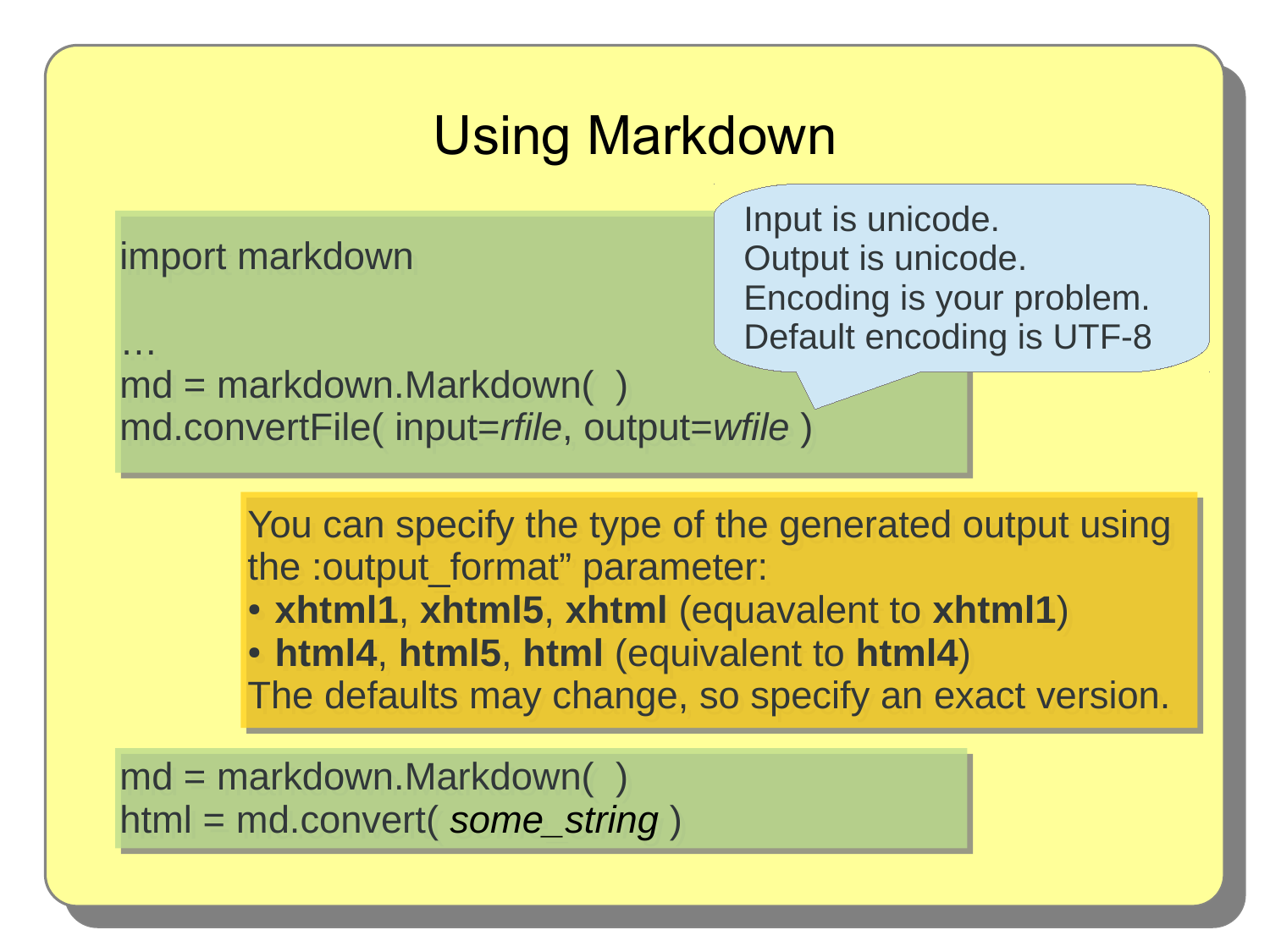## Using "codecs"

import codecs import codecs

) )

Files are byte stream,not text.

rfile = codecs.open( "some\_file.txt", mode="r", encoding="utf-8" ) rfile = codecs.open( "some\_file.txt", mode="r", encoding="utf-8" ) wfile = output\_file = codecs.open("some\_file.html", "w", wfile = output\_file = codecs.open("some\_file.html", "w", encoding="utf-8", encoding="utf-8", errors="xmlcharrefreplace" errors="xmlcharrefreplace"

> If using convertFile you get UTF-8 encoding If using convertFile you get UTF-8 encoding 'for free'. If converting text with convert you 'for free'. If converting text with convert you are on your own. are on your own.

The codecs module also provides The codecs module also provides EncodedFile( *handle*,*input=*, *output=*, *errors=*) for wrapping a EncodedFile( *handle*,*input=*, *output=*, *errors=*) for wrapping a file object. file object.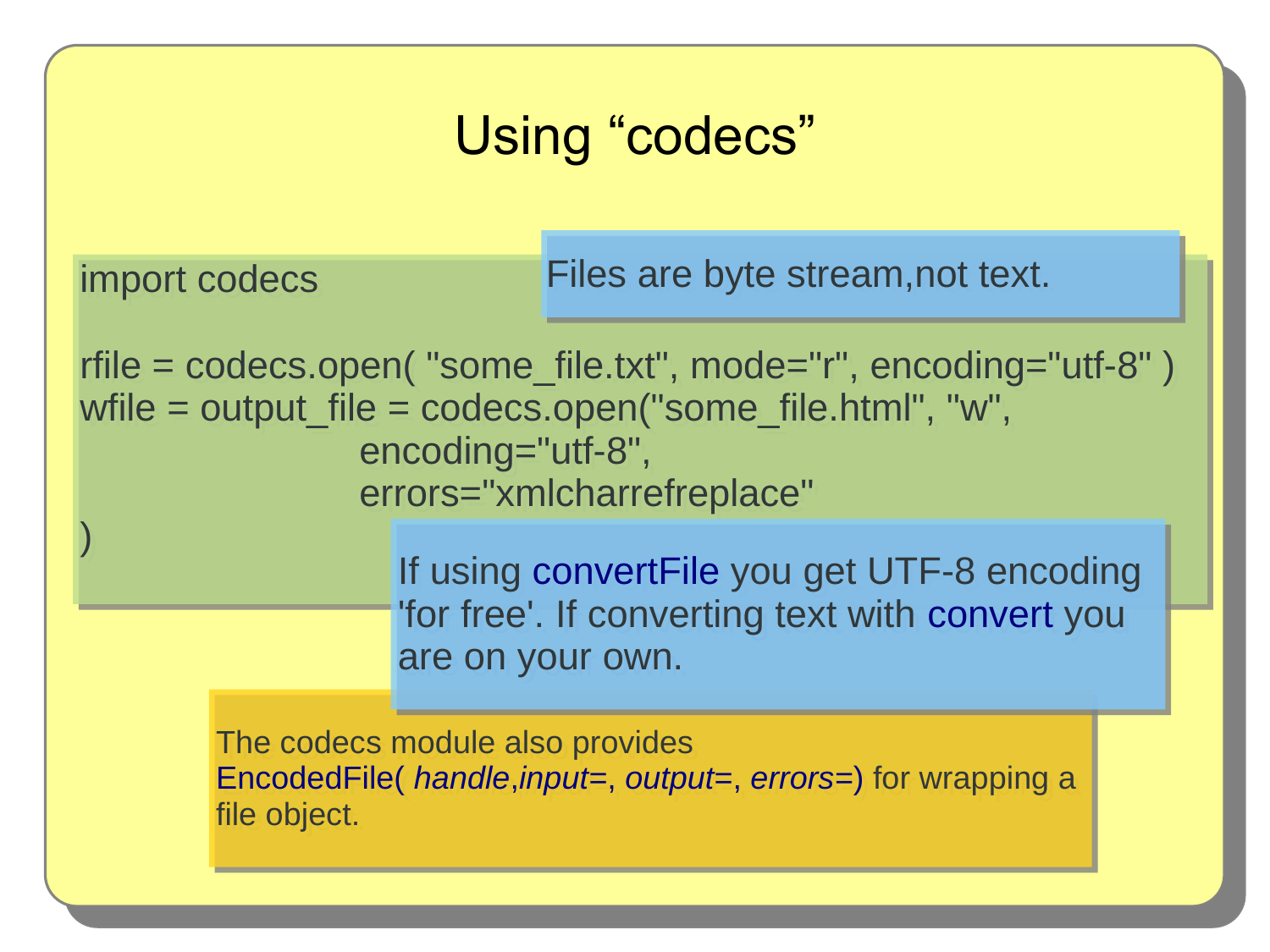#### Using Markdown Extensions

The core Markdown syntax is very basic, the awesome lives in the extensions and the extension API.

```
import markdown
import markdown
```
 $\ddot{\phi}$ md = markdown.Markdown( ) md = markdown.Markdown( ) md.convertFile( input=*rfile*, output=*wfile,*  md.convertFile( input=*rfile*, output=*wfile, extensions=[ 'tables', 'footnotes',]* )  *extensions=[ 'tables', 'footnotes',]* ) …

Built-in extensions are registered to Markdown by name.

http://packages.python.org/Markdown/extensions/index.html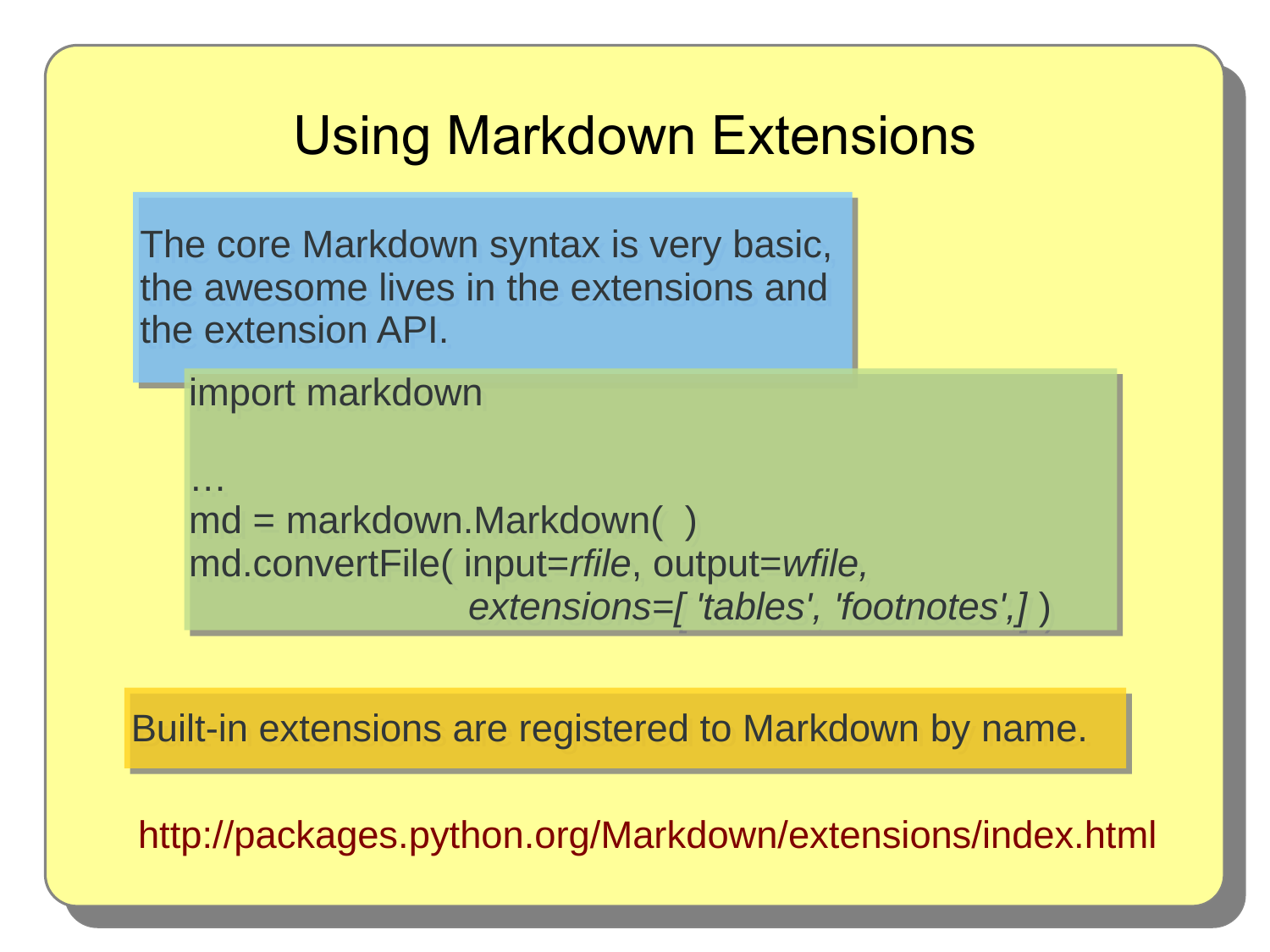## Markdown Extensions

- **Preprocessor Preprocessor**
	- Process the text before Markdown-*ing*. Process the text before Markdown-*ing*.
- **Pattern Pattern**
	- Match chunks of text using regular expressions during markdown-*ing*. (Yuck!) markdown-*ing*. (Yuck!)
- **BlockParser BlockParser**
	- Matches and manipulates blocks of text during markdown-*ing*. markdown-*ing*. **ElementTree**
- **Treeprocessor Treeprocessor**
	- Processes the serialized document (XML!) after block Processes the serialized document (XML!) after block and pattern processing. and pattern processing.
- **Postprocessor Postprocessor**
	- Processes the serialized data (string) as the last stage of markdown-*ing*. of markdown-*ing*.

Unicode!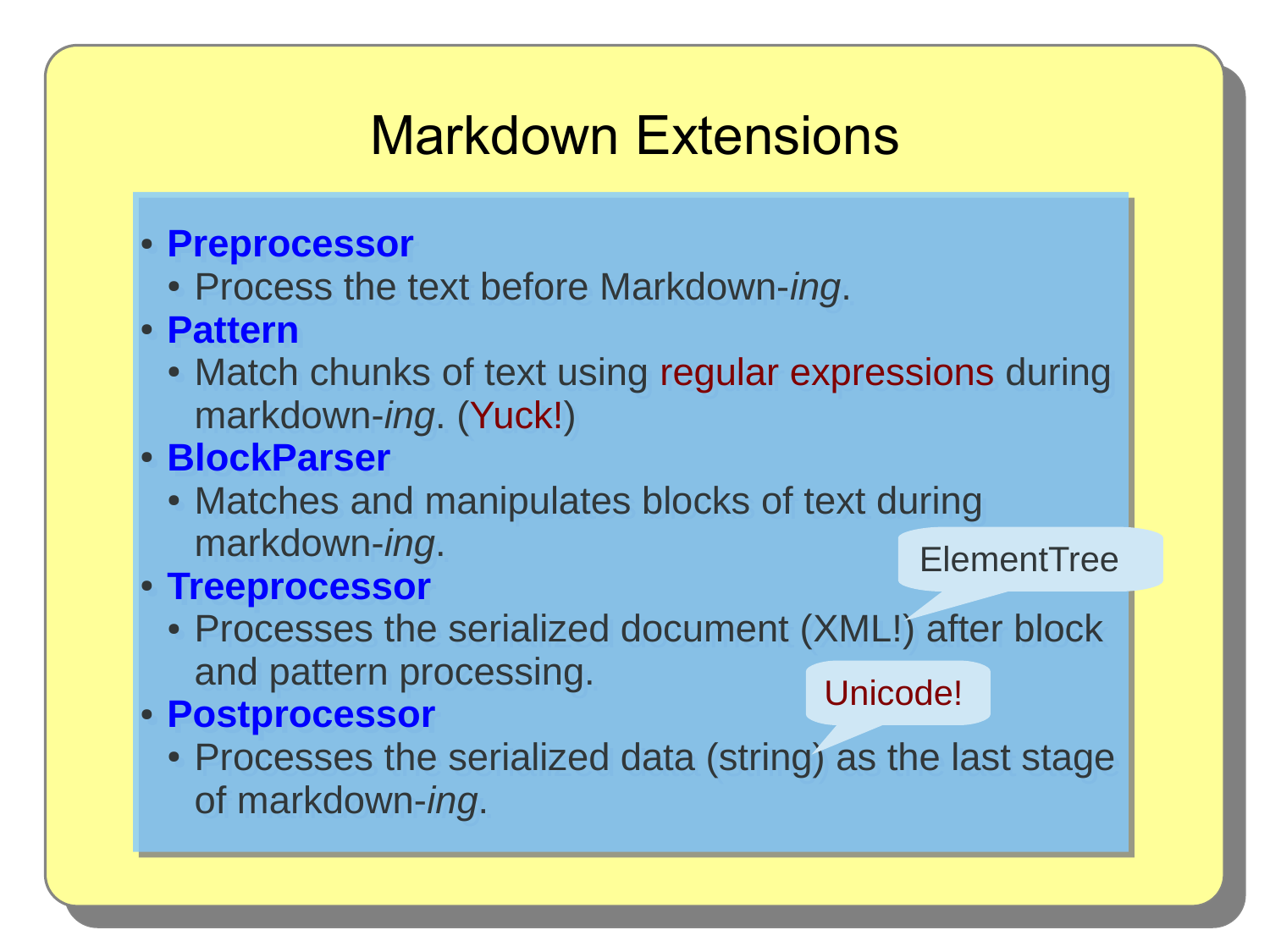

ordereddict.add( key, value, '\_begin' | '<..' | '..>' | '\_end' )

http://packages.python.org/Markdown/extensions/api.html#ordereddict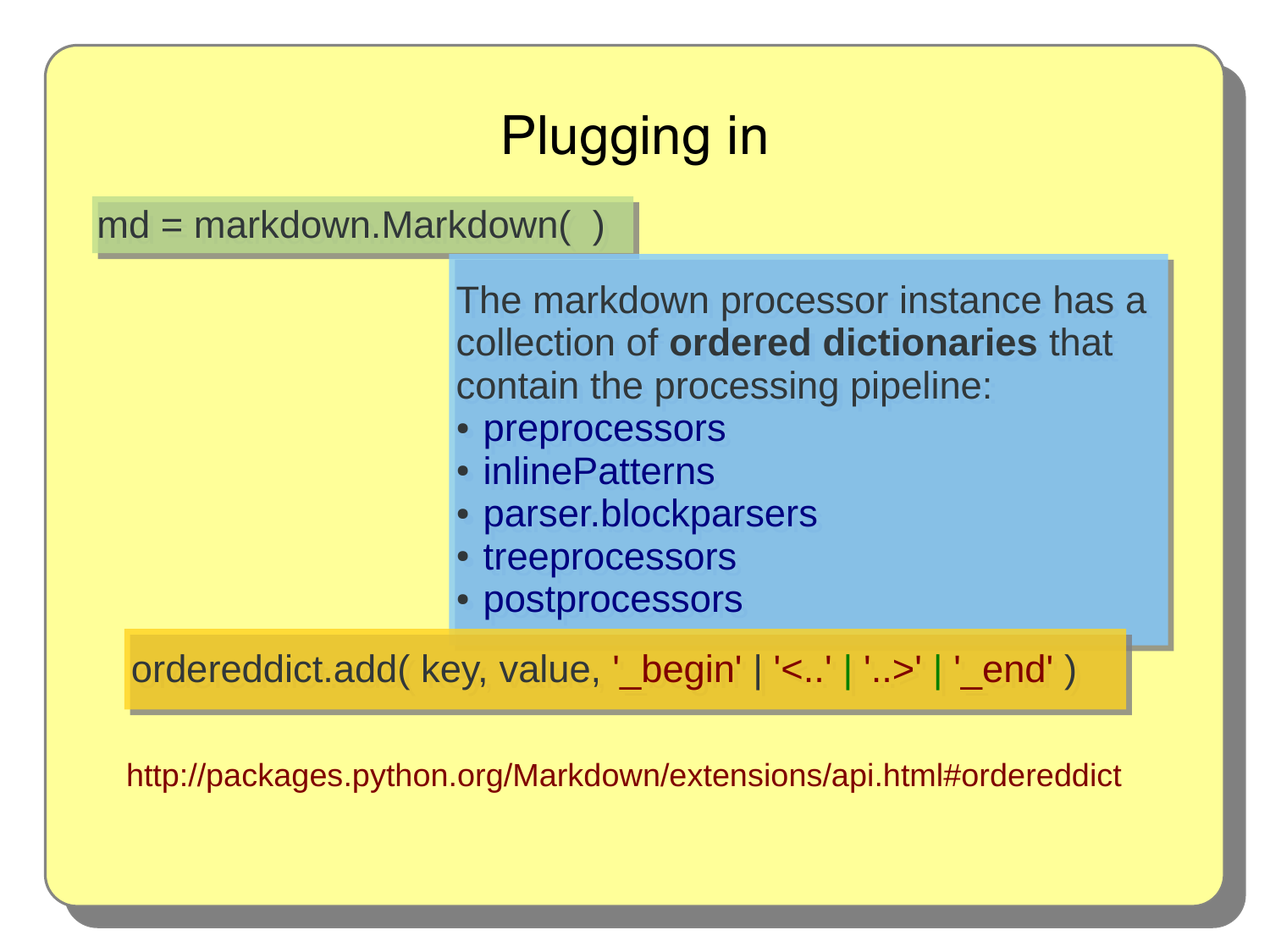#### **Treeprocessor**

from markdown import Extension from markdown import Extension from markdown.treeprocessors import Treeprocessor from markdown.treeprocessors import Treeprocessor

...

```
class OGoLinksTreeProcessor(Treeprocessor):
class OGoLinksTreeProcessor(Treeprocessor):
```

```
 def process(self, tic):
 def process(self, tic):
 for child in tic.getchildren():
 for child in tic.getchildren():
 if child.tag == 'a':
 if child.tag == 'a':
```
Wikis are all about links! So lets process all the link tags to add our own extraspecial awesome.

 def **run**(self, doc): def **run**(self, doc): self.process(doc)

...

...

Make invalid and inaccessible links display as linktext class OGoLinksExtension(Extension): class OGoLinksExtension(Extension): def \_\_init\_\_(self, configs): ...

Do this as the last step of this phase

 def **extendMarkdown**(self, **md**, md\_globals): def **extendMarkdown**(self, **md**, md\_globals): ogoext = OGoLinksTreeProcessor(md) ...

 ... **md**.treeprocessors.add( "ogo", ogoext, "**\_end**" ) **md**.treeprocessors.add( "ogo", ogoext, "**\_end**" )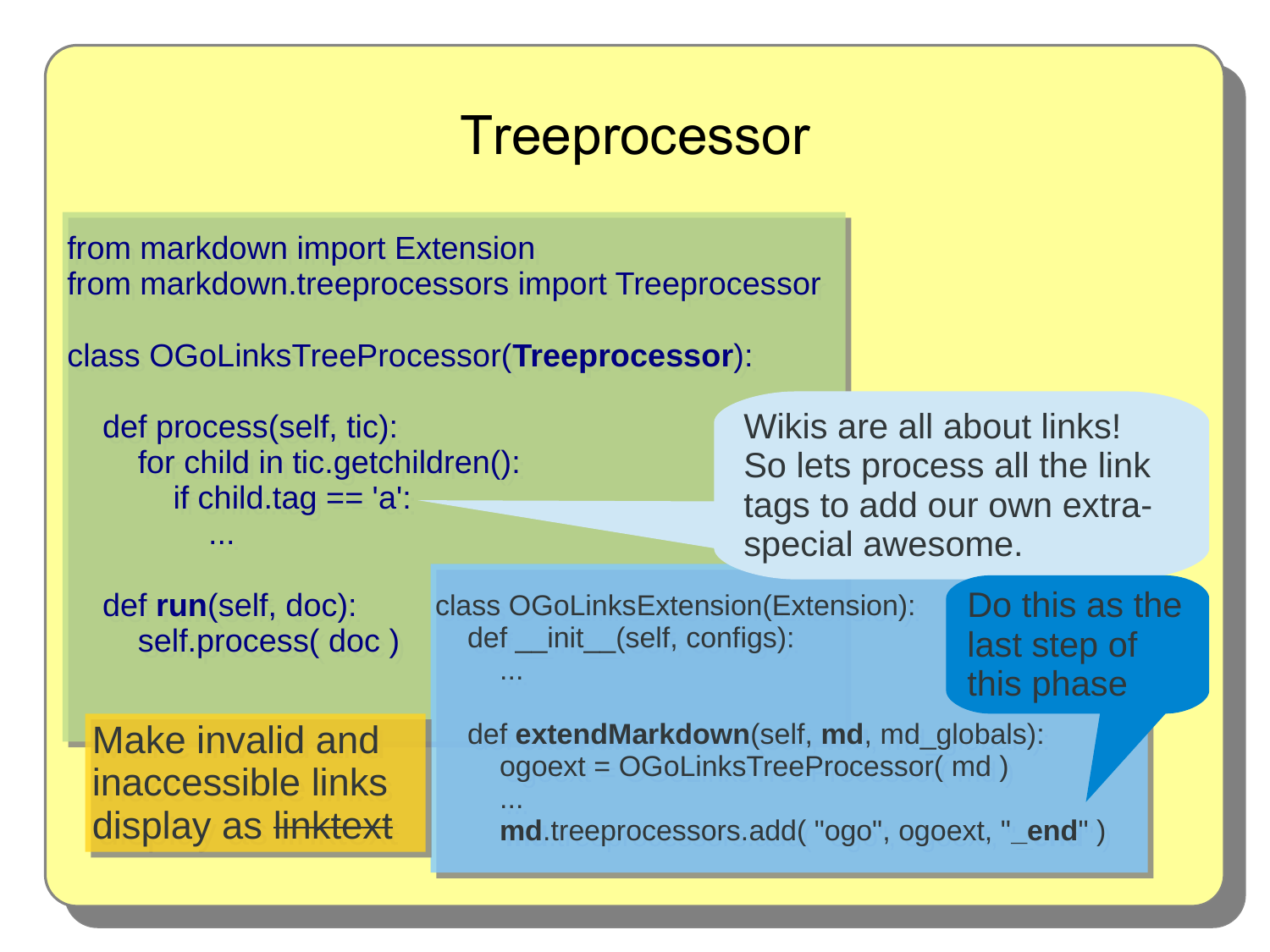## Link Transform Using TreeProcessor

[This is a link](OGo#123456789) )

 $\blacktriangleright$  <a href="OGo#123456789">This is a link</a>

<a href="htp://coils.example.com/...">This is a link</a>

| 8536080 Vendor: Nivel (v519)                                      |
|-------------------------------------------------------------------|
| 43830101 Vendor: Homecare (vE92)                                  |
| 4514080 Vendor: ABI Industries (v927)                             |
| 781830 Vendor: Graco (v560)                                       |
| 174690   Vendor: MCFA (Cat/Mitsu/NYK/Jungheinrich v348/v320/vD35) |
| 306330 Wandor Wise/v405)                                          |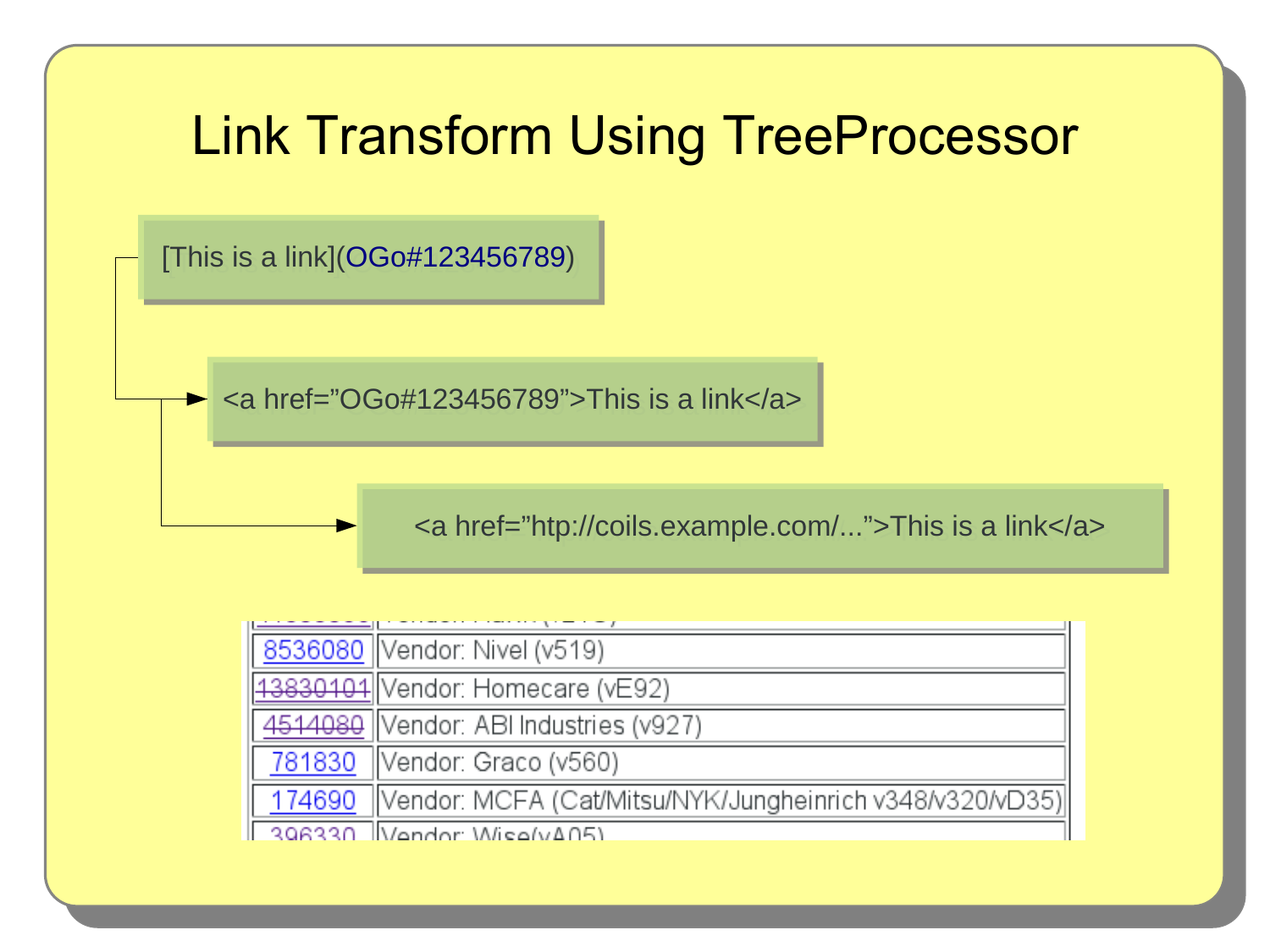## Using Your Custom Extension

import markdown import markdown from extensions import OGoLinksExtension

```
...
extensions=[ 'tables', 'footnotes',
extensions=[ 'tables', 'footnotes',
 OGoLinksExtension( { 'context': self.context,
 OGoLinksExtension( { 'context': self.context,
...
                                                                  … } ), ]
```
. And the contract of the contract of the contract of  $\{1,2,3,4\}$  ,  $\{1,3,4\}$ md = markdown.Markdown( extension=extensions ) md = markdown.Markdown( extension=extensions )

You can register your extensions You can register your extensions as a *string-name*, but if you only as a *string-name*, but if you only use it internally … why bother? use it internally … why bother? That just obscures. That just obscures.

**http://packages.python.org/Markdown/extensions/api.html#makeextension**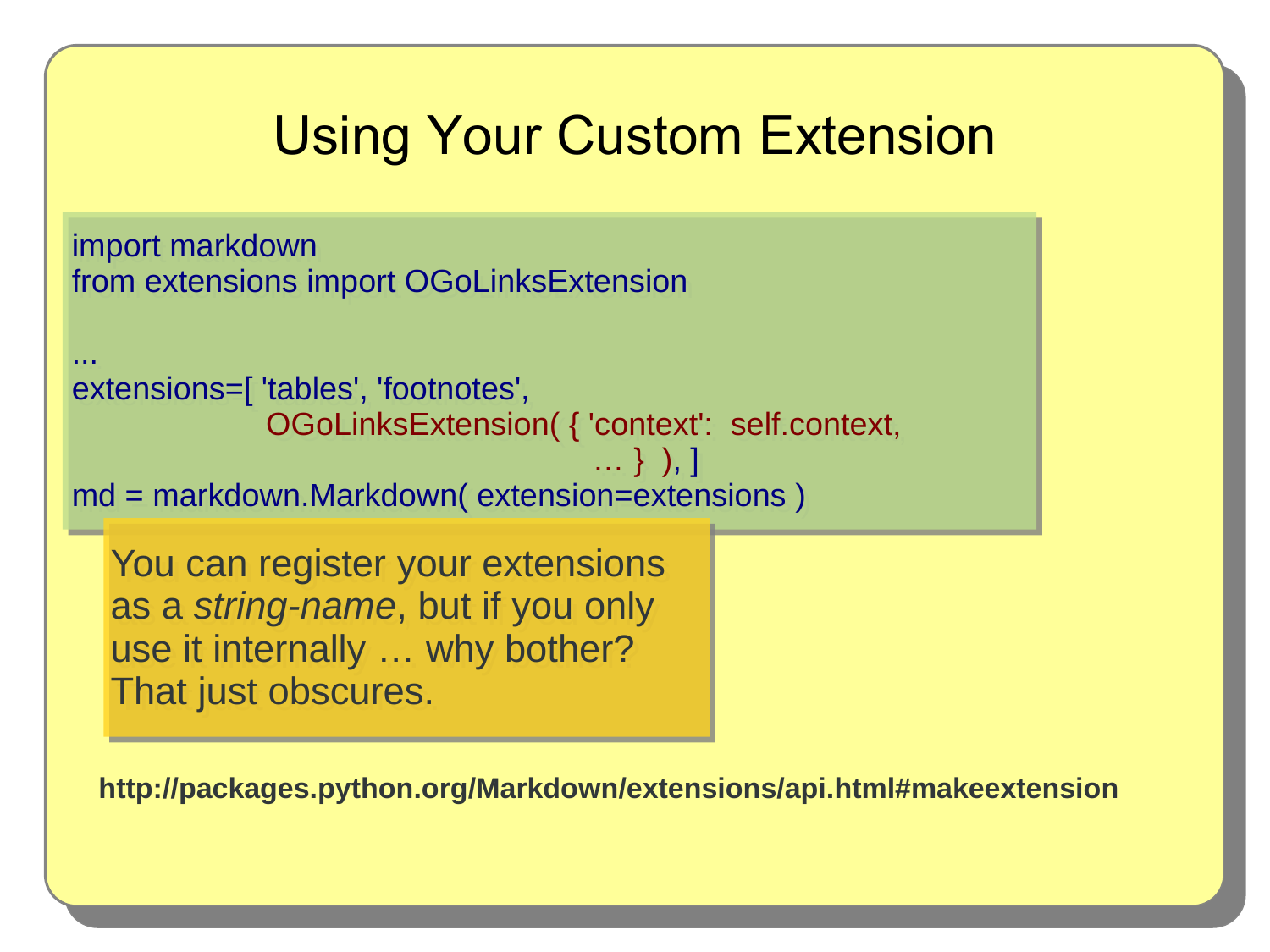#### Block Processor

from markdown.blockprocessors import BlockProcessor from markdown.blockprocessors import BlockProcessor

```
class OGoQueryTableProcessor(BlockProcessor):
class OGoQueryTableProcessor(BlockProcessor):
```

```
 def test(self, parent, block):
 def test(self, parent, block):
rows = [ row.strip() for row in block.split( '\n' ) ] (indention).
r result = (len(rows) > 2 and
 rows[ 0 ].startswith( '{OGoQueryTable{' ) and
 rows[ 0 ].startswith( '{OGoQueryTable{' ) and
 rows[ -1 ].endswith( '}OGoQueryTable}' ) )
 rows[ -1 ].endswith( '}OGoQueryTable}' ) )
return result
                                                                      by whitespace
```
def run(self, parent, blocks): def run(self, parent, blocks):

...

...

 … table = etree.SubElement( parent, 'table' ) table = etree.SubElement( parent, 'table' ) …

Add to the parent.

Returns true or false if this block should be processed by this **BlockProcessor** 

Blocks in markdown

are primarily controlled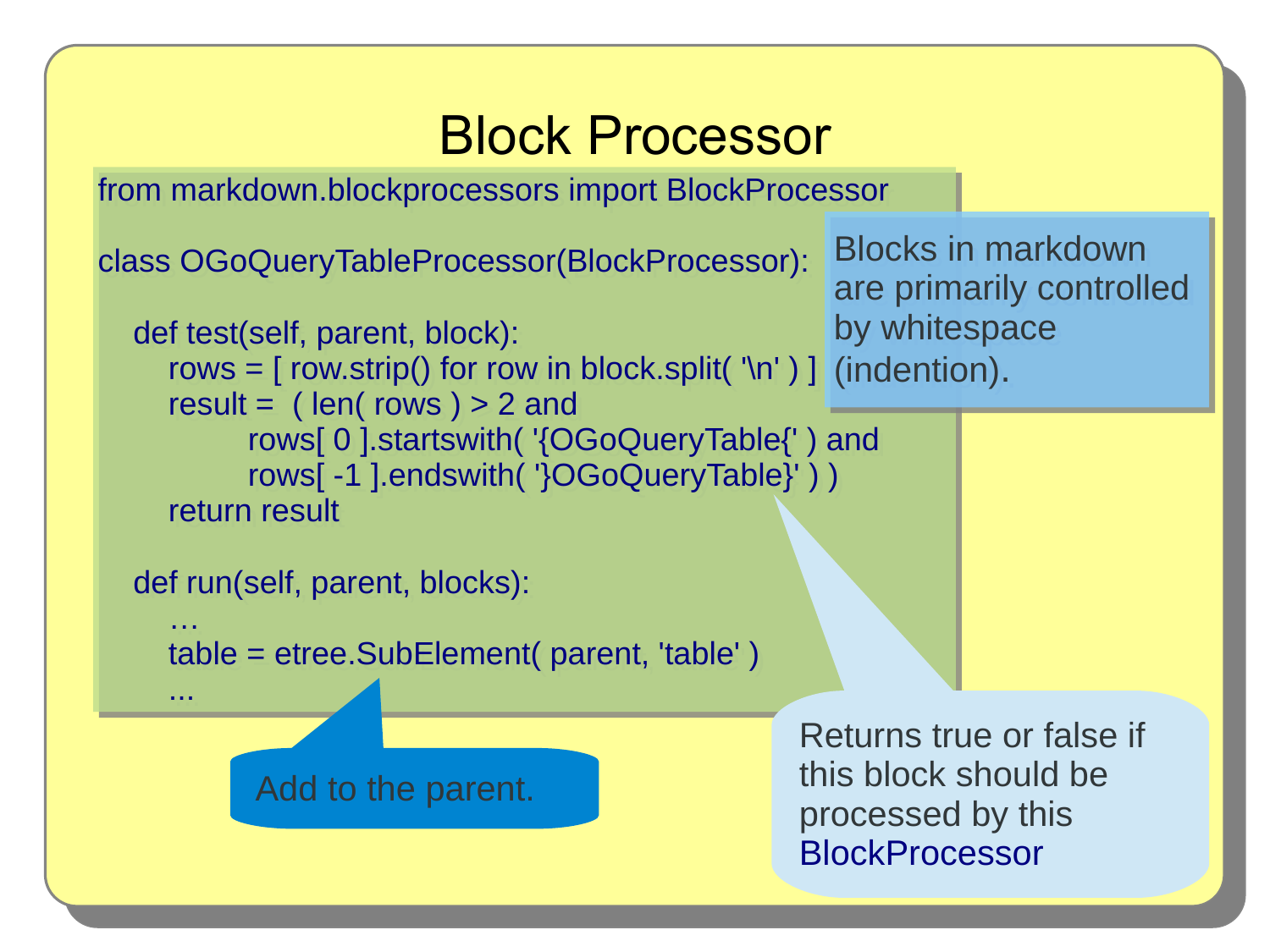#### Again, make your extension an extension

class OGoQueryTableExtension(markdown.Extension): class OGoQueryTableExtension(markdown.Extension):

```
def __init__(self, configs):
```
...

...

```
 def extendMarkdown(self, md, md_globals):
 def extendMarkdown(self, md, md_globals):
EXECUTE: """ Add an instance of TableProcessor to BlockParser. """
 ext = OGoQueryTableProcessor(md.parser)
 ext = OGoQueryTableProcessor(md.parser)
```
 ... md.parser.blockprocessors.add( 'ogoquerytable', ext, '<table ') md.parser.blockprocessors.add( 'ogoquerytable', ext, '<table ') ...

Put it in the BlockProcessor pipeline.

Where? Don't expect the documentation to help; look at examples and guess, and experiment.

print(md.parser.blockprocessors)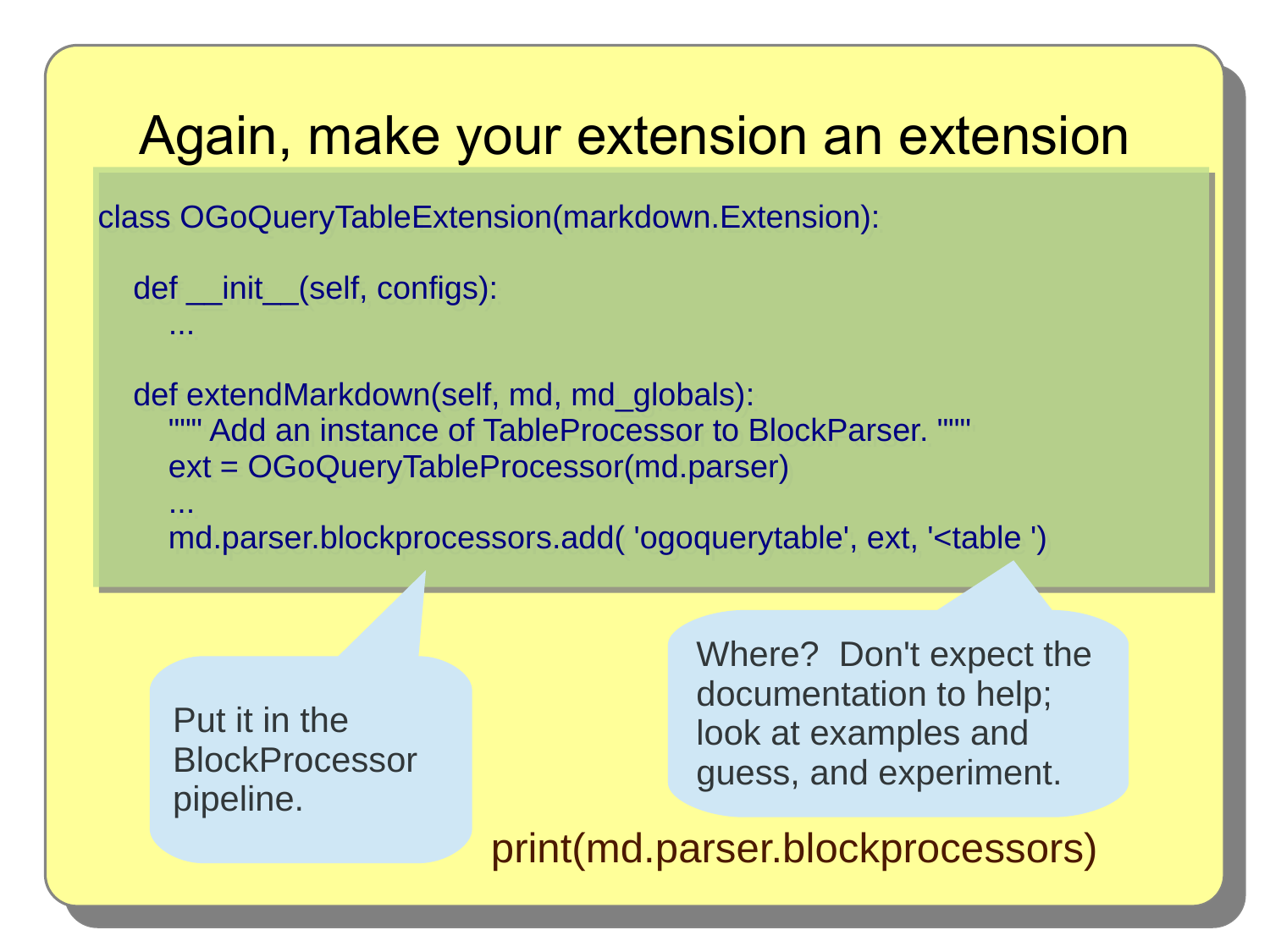#### argparse is handy

 {OGoQueryTable{ {OGoQueryTable{ entity ::kind Task entity ::kind Task display ::border display ::border column ::title "Object Id" ::alignment center ::attribute object\_id ::link column ::title "Object Id" ::alignment center ::attribute object\_id ::link column ::title "Title" ::alignment left ::attribute name column ::title "Title" ::alignment left ::attribute name column ::title "Status" ::alignment center ::attribute state column ::title "Status" ::alignment center ::attribute state query ::key state ::expression notequals ::value 30\_archived query ::key state ::expression notequals ::value 30\_archived query ::key project\_id ::expression equals ::value \$\_\_projectid\_\_; }OGoQueryTable} }OGoQueryTable}

```
def get_parser( )
def get_parser( )
```
 parser = ArgumentParser( prefix\_chars=':') parser = ArgumentParser( prefix\_chars=':') subs = parser.add\_subparsers(dest="subparser") subs = parser.add\_subparsers(dest="subparser") column\_parser = subs.add\_parser('column', prefix\_chars=':' ) column\_parser = subs.add\_parser('column', prefix\_chars=':' ) column\_parser.add\_argument( '::title', action='store', type=str, ) column\_parser.add\_argument( '::title', action='store', type=str, ) ... ...

return parser` return parser`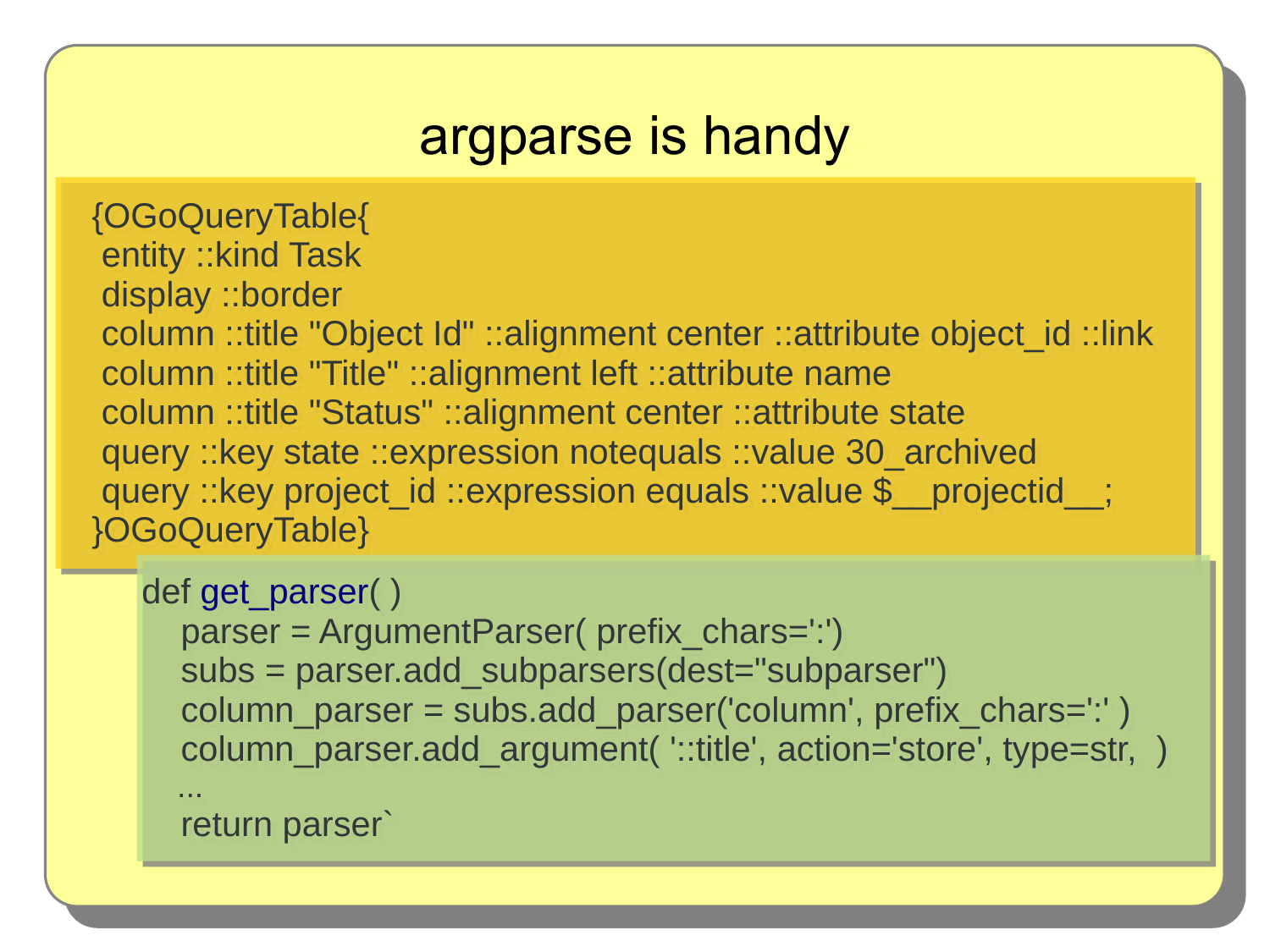## Using argparse on strings

```
from argparse import ArgumentParser
from argparse import ArgumentParser
from shlex import split as _split
from shlex import split as _split
safe_split = lambda a: [ b.decode( 'utf-8' ) for b in _split( a.encode( 'utf-8' ) ) ]
```

```
def get_parser( )
def get_parser( )
```

```
 ...
 ...
```
class OGoQueryTableProcessor(BlockProcessor): class OGoQueryTableProcessor(BlockProcessor):

```
 def run(self, parent, blocks):
 def run(self, parent, blocks):
 parser = get_parser( )
 parser = get_parser( )
 for line in blocks.pop(0).split('\n')[ 1:-1 ]:
 for line in blocks.pop(0).split('\n')[ 1:-1 ]:
 args = parser.parse_args( safe_split( line ) )
 args = parser.parse_args( safe_split( line ) )
```
Some glue is required to use safe\_split across Python's w/Unicode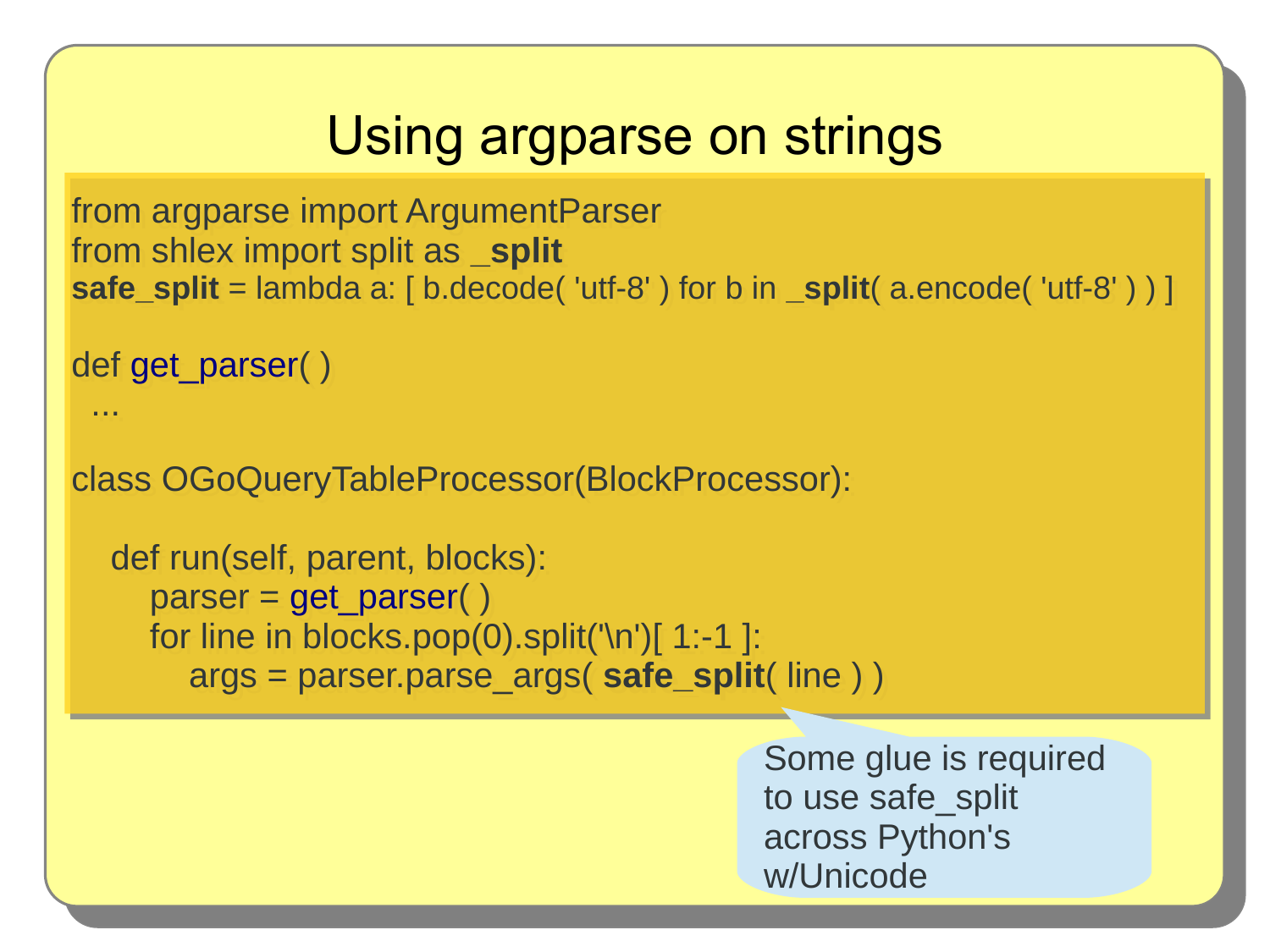#### Our query extension

 {OGoQueryTable{ {OGoQueryTable{ entity ::kind Task entity ::kind Task display ::border display ::border column ::title "Object Id" ::alignment center ::attribute object\_id ::link column ::title "Object Id" ::alignment center ::attribute object\_id ::link column ::title "Title" ::alignment left ::attribute name column ::title "Title" ::alignment left ::attribute name column ::title "Status" ::alignment center ::attribute state column ::title "Status" ::alignment center ::attribute state query ::key keywords ::expression ilike ::value "%ctabs-invoice%" query ::key keywords ::expression ilike ::value "%ctabs-invoice%" query :: key project\_id ::expression equals :: value \$\_\_projectid\_\_; }OGoQueryTable} }OGoQueryTable}

| $\vert$ Object Id $\vert$ | Title                                                                                  | Status              |
|---------------------------|----------------------------------------------------------------------------------------|---------------------|
|                           | 81166905 Provision security context for selecting shipment data via OIE                | 30 archived         |
|                           | 83820172 Add FedEx data to the shipping manifest sent to C-tabs                        | $\ 20\>$ processing |
|                           | 79410909 Send "demo" invoices to C-Tabs                                                | 30 archived         |
|                           | 82711432 Transform our shipment manifest into retarded 1980s vintage format 00_created |                     |
|                           | 81167299 Need Worfklow Stages To Select & Transform Shipment information 30_archived   |                     |